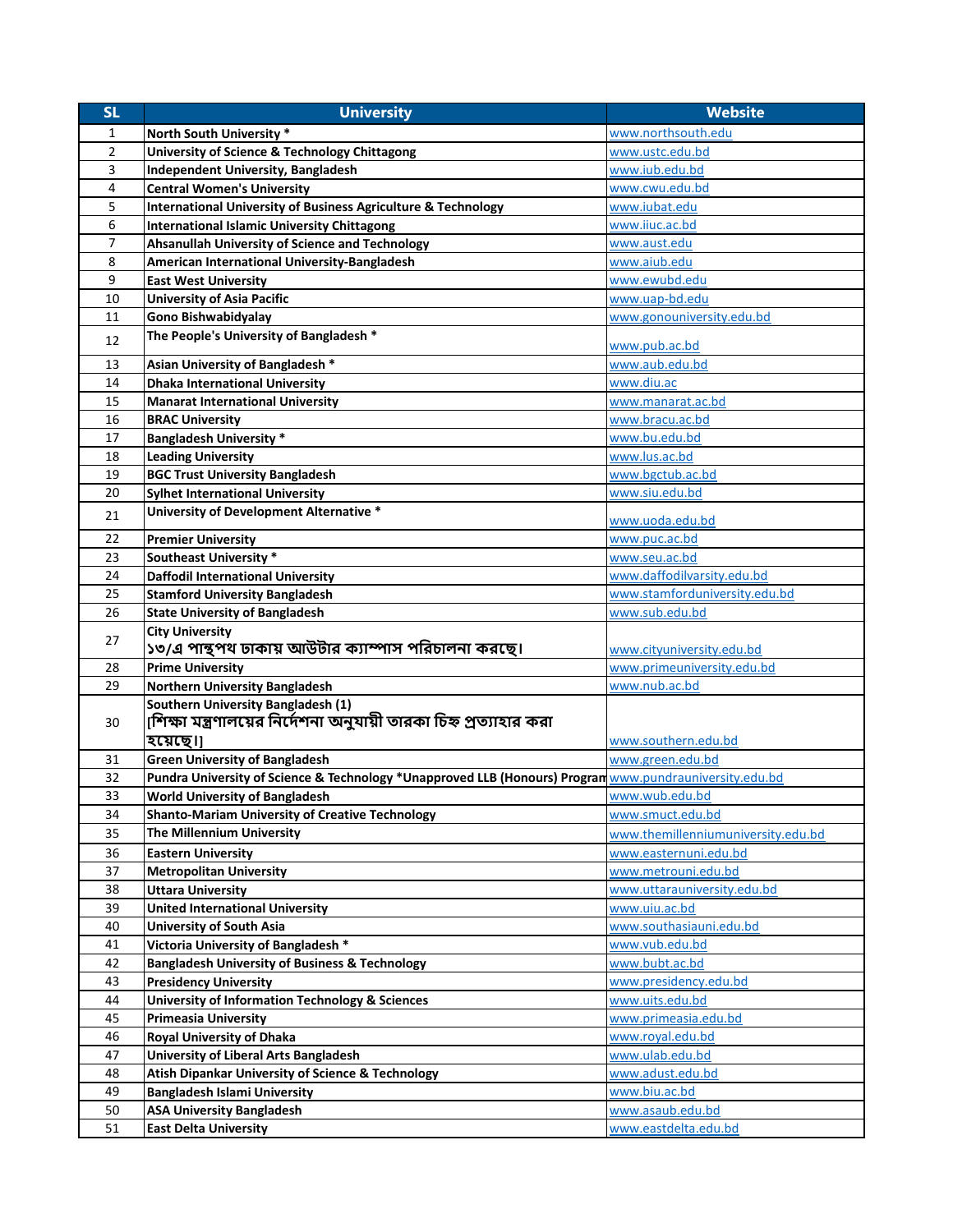| <b>European University of Bangladesh *</b>                                               | www.eub.edu.bd                   |
|------------------------------------------------------------------------------------------|----------------------------------|
| 53<br><b>Varendra University</b>                                                         | www.vu.edu.bd                    |
| 54<br><b>Hamdard University Bangladesh</b>                                               | www.hamdarduniversity.edu.bd     |
| <b>BGMEA University of Fashion &amp; Technology(BUFT) (2)</b><br>55                      | www.buft.edu.bd                  |
| 56<br><b>North East University Bangladesh</b>                                            | www.neub.edu.bd                  |
| 57<br><b>First Capital University of Bangladesh</b>                                      | www.fcub.edu.bd                  |
| Ishakha International University, Bangladesh<br>58                                       | www.ishakha.edu.bd               |
| 59<br>Z.H Sikder University of Science & Technology                                      | www.zhsust.edu.bd                |
| Exim Bank Agricultural University, Bangladesh<br>60                                      | www.ebaub.edu.bd                 |
| 61<br><b>North Western University</b>                                                    | www.nwu.edu.bd                   |
| 62                                                                                       | www.kyau.edu.bd                  |
| Khwaja Yunus Ali University                                                              |                                  |
| 63<br><b>Sonargaon University</b>                                                        | www.su.edu.bd                    |
| 64<br><b>Feni University</b>                                                             | www.feniuniversity.edu.bd        |
| <b>Britannia University **</b><br>65                                                     | www.britannia.ac                 |
| 66<br><b>Port City International University</b>                                          | www.portcity.edu.bd              |
| <b>Bangladesh University of Health Sciences</b><br>67                                    | www.buhs.ac.bd                   |
| 68<br><b>Chittagong Independent University</b>                                           | www.ciu.edu.bd                   |
| <b>Notre Dame University Bangladesh</b><br>69                                            | www.ndub.edu.bd                  |
| 70<br><b>Times University, Bangladesh</b>                                                | http://www.timesuniversitybd.com |
| <b>North Bengal International University</b><br>71                                       | www.nbiu.edu.bd                  |
| 72<br><b>Fareast International University</b>                                            | www.fiu.edu.bd                   |
| Rajshahi Science & Technology University (RSTU), Natore<br>73                            | www.rstu.edu.bd                  |
| 74<br>Sheikh Fazilatunnesa Mujib University                                              | www.sfmuniversity.org            |
| 75<br>Cox's Bazar International University                                               | www.cbiu.ac.bd                   |
| 76<br>Ranada Prasad Shaha University                                                     | www.rpsu.edu.bd                  |
| 77<br><b>German University Bangladesh</b>                                                | www.gub.edu.bd                   |
| 78<br><b>Global University Bangladesh</b>                                                | www.globaluniversity.edu.bd      |
| <b>CCN University of Science &amp; Technology</b><br>79                                  | www.ccnust.edu.bd                |
| Bangladesh Army University of Science and Technology (BAUST), Saidpur<br>80              | www.baust.edu.bd                 |
| Bangladesh Army University of Engineering and Technology (BAUET), Qadirabad<br>81        | www.bauet.ac.bd                  |
| Bangladesh Army International University of Science & Technology(BAIUST) , Comilla<br>82 | www.baiust.edu.bd                |
| 83<br>The International University of Scholars                                           | www.ius.edu.bd                   |
| 84<br><b>Canadian University of Bangladesh</b>                                           | www.cub.edu.bd                   |
| 85<br>N.P.I University of Bangladesh                                                     | www.npiub.edu.bd                 |
| Northern University of Business & Technology, Khulna<br>86                               | www.nubtkhulna.ac.bd             |
| 87<br>Rabindra Maitree University, Kushtia                                               |                                  |
| University of Creative Technology, Chittagong<br>88                                      | <u>www.uctc.edu.bd</u>           |
| 89<br><b>Central University of Science and Technology</b>                                | www.cust.edu.bd                  |
| 90<br>Tagore University of Creative Arts, Uttara, Dhaka, Bangladesh                      | www.tuca.edu.bd                  |
| 91<br><b>University of Global Village</b>                                                | www.ugv.edu.bd                   |
| Rupayan A.K.M Shamsuzzoha University<br>92                                               |                                  |
| (Academic programs have not yet started)                                                 |                                  |
| <b>Anwer Khan Modern University</b><br>93                                                | www.akmu.edu.bd                  |
| 94<br><b>ZNRF University of Management Sciences</b>                                      | www.zums.edu.bd                  |
| Ahsania Mission University of Science and Technology<br>95                               |                                  |
| (Academic programs have not yet started)                                                 |                                  |
| Khulna Khan Bahadur Ahsanullah University<br>96                                          |                                  |
| 97<br><b>Bandarban University</b>                                                        | www.bubban.edu.bd                |
| Shah Makhdum Management University, Rajshahi                                             |                                  |
| 98<br>(Academic programs have not yet started)                                           |                                  |
| <b>Trust University, Barishal</b><br>99                                                  | www.trustuniversity.edu.bd       |
| 100<br><b>International Standard University</b>                                          | www.isu.ac.bd                    |
| 101<br><b>University of Brahmanbaria</b>                                                 | www.uob.edu.bd                   |
| 102<br>University of Skill Enrichment and Technology                                     | www.uset.edu.bd                  |
| 103<br><b>Microland University of Science and Technology</b>                             |                                  |
| (Academic Programs have not yet started)                                                 |                                  |
| 104<br>R.T.M Al-Kabir Technical University                                               | www.rtm-aktu.edu.bd              |